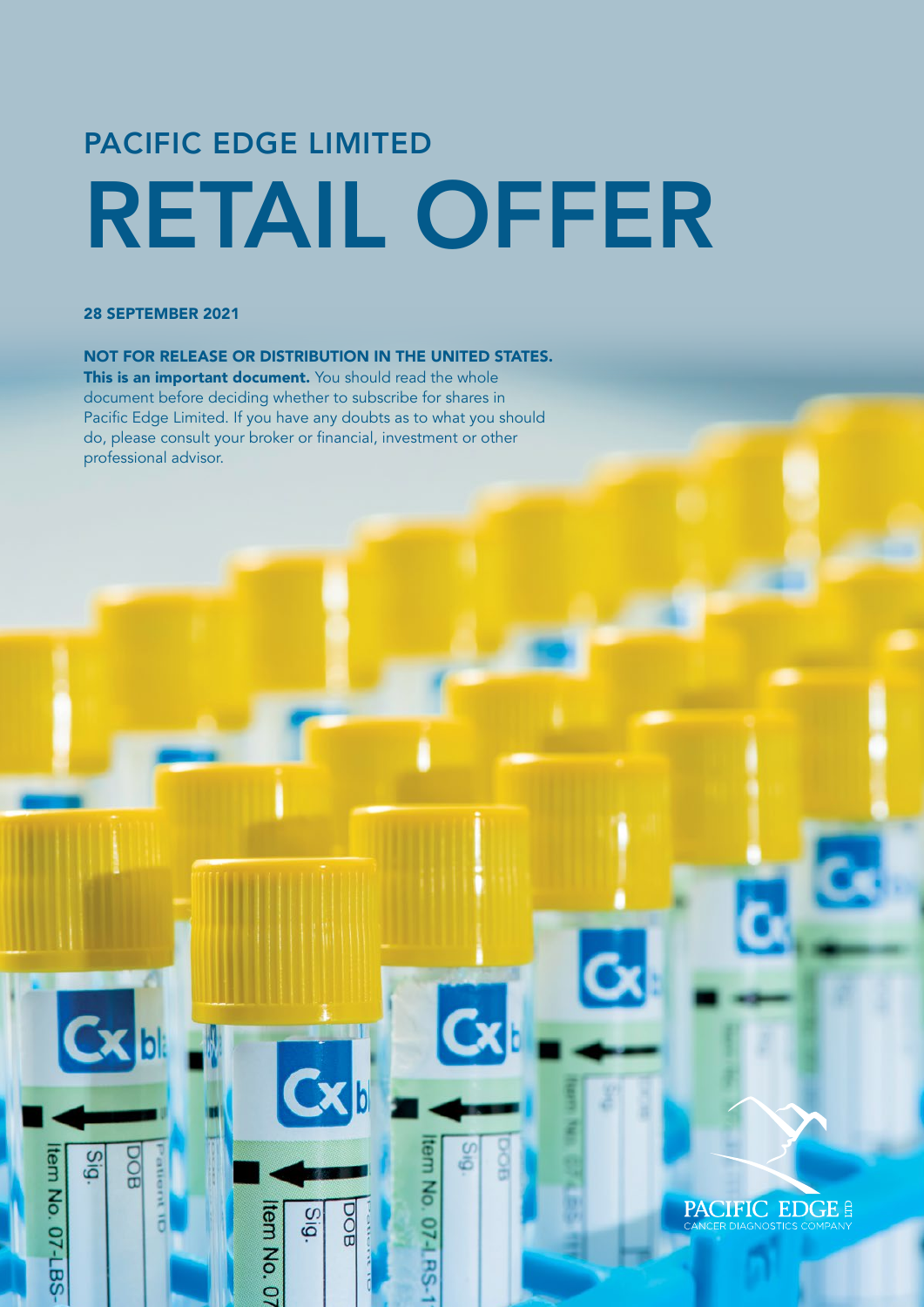## IMPORTANT INFORMATION

#### General information

This document has been prepared by Pacific Edge Limited (PEL) in connection with a retail offer of up to \$50,000 new ordinary shares in PEL (Shares) per Eligible Shareholder (Offer).

The Offer is made to Eligible Shareholders under the exclusion in clause 19 of Schedule 1 of the Financial Markets Conduct Act 2013. This document is not a product disclosure statement, prospectus, or other disclosure document and does not contain all of the information which may be required in order to make an informed investment decision about the Offer or PEL.

#### Further important information

A presentation providing further important information in relation to PEL and the Offer has been published by PEL on 23 September 2021 (Investor Presentation). A copy of the Investor Presentation and other important information released on 23 September 2021 are available at www.nzx.com under the ticker code "PEB".

The Investor Presentation includes information about the rationale for the Placement and Offer and explains in more detail PEL's growth strategy and a summary of certain key risks associated with PEL.

You should read the Investor Presentation in full, as it contains important information to assist you in making an investment decision in respect of the Offer. In particular, you should read and consider pages 35 to 38 of the Investor Presentation ("Key Risks") before making an investment decision.

#### Additional information available under continuous disclosure obligations

PEL is subject to continuous disclosure obligations under the Listing Rules. Market releases by PEL, including its most recent financial statements, are available at www.nzx.com under stock code "PEB".

You are strongly cautioned not to place undue reliance on any forward-looking statements such as indications of, and guidance on, future earnings and financial position and performance in any market releases made by PEL, particularly in light of the current economic climate and the significant volatility, uncertainty and disruption caused by the outbreak of COVID-19.

PEL may, during the Offer, make additional releases to NZX. No release by PEL to NZX will permit an applicant to withdraw any previously submitted Application without PEL's consent, whether or not there has been any permissible variation of the Offer.

The market price for the Shares may change between the Opening Date, the date you apply for Shares under the Offer, and the Allotment Date. Accordingly, the price paid for Shares issued under the Offer may be higher, equal to or lower than the price at which Shares are trading on the NZX Main Board at the time the Shares are issued under the Offer. The market price of new Shares following allotment may be higher or lower than the Issue Price.

#### Offering restrictions

This document is intended for use only in connection with the offer to Eligible Shareholders with a registered address in New Zealand. This document does not constitute an offer or invitation in any place in which, or to any person to whom, it would not be lawful to make such an offer or invitation.

No action has been taken to permit an offering of the Shares in any jurisdiction outside New Zealand. The distribution of this document in a jurisdiction outside New Zealand may be restricted by law and persons who come into possession of it (including nominees, trustees or custodians) should seek advice on and observe any such restrictions. No person may subscribe for, purchase, offer, sell, distribute or deliver the Shares, or be in possession of, or distribute to any other person, any offering material or any documents in connection with the Shares, in any jurisdiction other than in compliance with all applicable laws and regulations. In particular, this document does not constitute an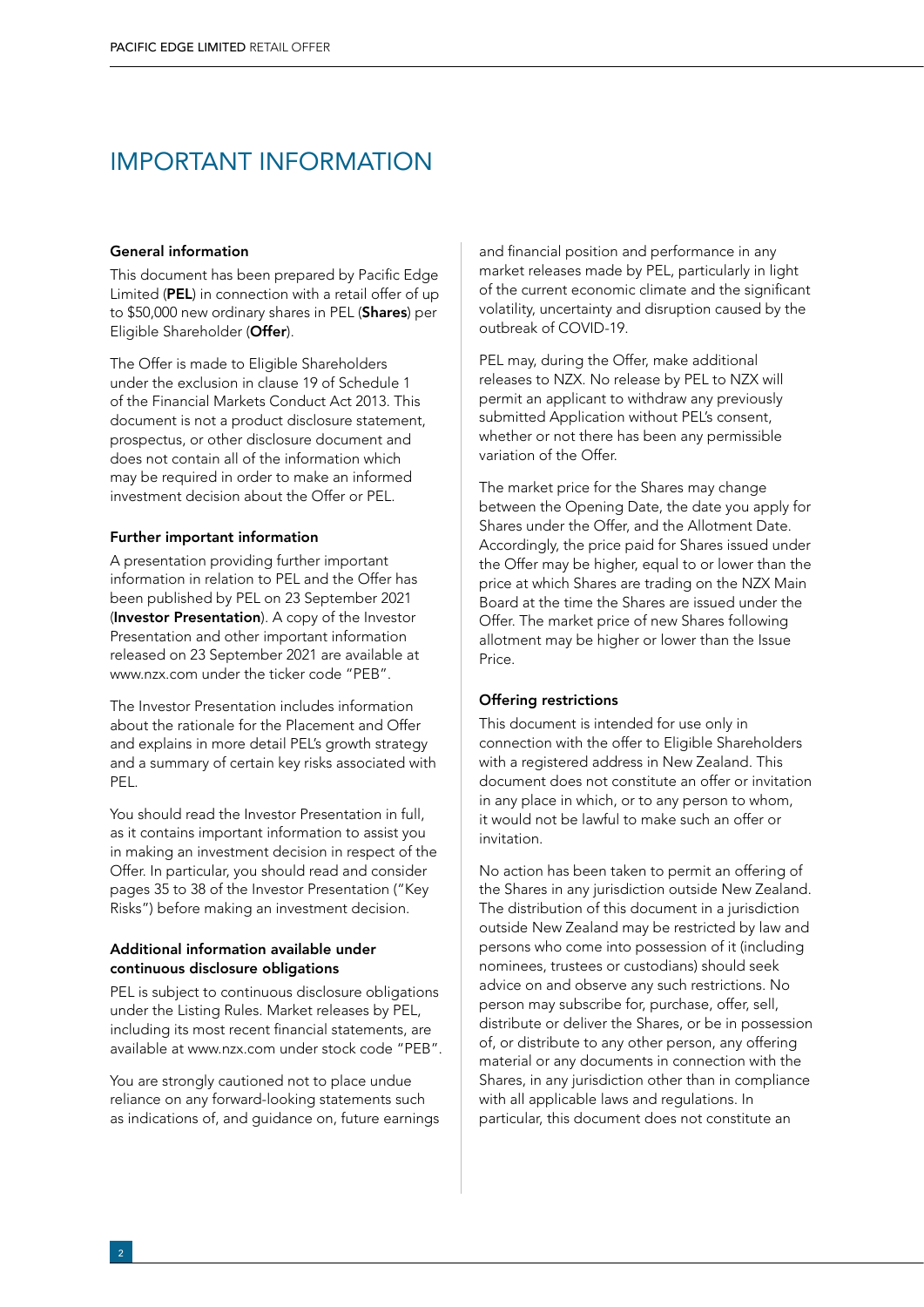offer to sell, or a solicitation of an offer to buy, any Shares in the United States. The offer and sale of the Shares have not been, and will not be, registered under the U.S. Securities Act of 1933 (U.S. Securities Act) or the securities laws of any state or other jurisdiction of the United States and accordingly, the Shares may not be offered, sold or otherwise transferred, directly or indirectly, in the United States, or to any person acting for the account or benefit of a person in the United States (to the extent such person is acting for the account or benefit of a person in the United States).

PEL may refuse any Application received from a person that it does not consider eligible to participate in the Offer.

#### No guarantee

No person named in this document (nor any other person) guarantees the Shares to be issued pursuant to the Offer or warrants the future performance of PEL or any return on any investment to be made in respect of the Shares.

#### Decision to participate in the Offer

The information in this document does not constitute a recommendation to acquire Shares or financial product advice. This document has been prepared without taking into account the investment objectives, financial or taxation situation or particular needs of any applicant or investor.

Before deciding whether to invest in the Shares, you must make your own assessment of the risks associated with an investment in PEL (including the inherent uncertainties as to the impact of COVID-19 and the summary of the Key Risks as set out under the heading "Key Risks" in pages 35 to 38 of the Investor Presentation), and consider whether such an investment is suitable for you having regard to publicly available information (including the Investor Presentation), your personal circumstances and following consultation with a financial or other professional adviser. Please read this document carefully and in full before making that decision.

#### Changes to the Offer

Subject to the Listing Rules and applicable laws, PEL reserves the right to alter the dates set out in this document. PEL reserves the right to withdraw the Offer and the issue of the new Shares at any time before the Allotment Date, at its absolute discretion.

#### Privacy

Any personal information you provide online or on the Application Form will be held by PEL and/ or the Share Registrar at the address set out in the Directory. This information will be used for the purposes of administering your investment in PEL. This information will only be disclosed to third parties with your consent or if otherwise required by law. Under the Privacy Act 2020 you have the right to access and correct any personal information held about you.

#### **Enquiries**

Enquiries about the Offer can be directed to a broker, or your solicitor, accountant or other professional adviser. If you have any questions about the details on the Application Form that accompanies this document, or how to apply online, please contact the Share Registrar, Link Market Services, as set out in the Directory.

#### Times and dollars

All references to time in this document are to New Zealand time. Unless otherwise indicated, all references to \$ are to New Zealand dollars.

#### Defined terms

Capitalised terms used in this document have the meaning given to them in the Glossary at the back of this document or in the relevant section of this document.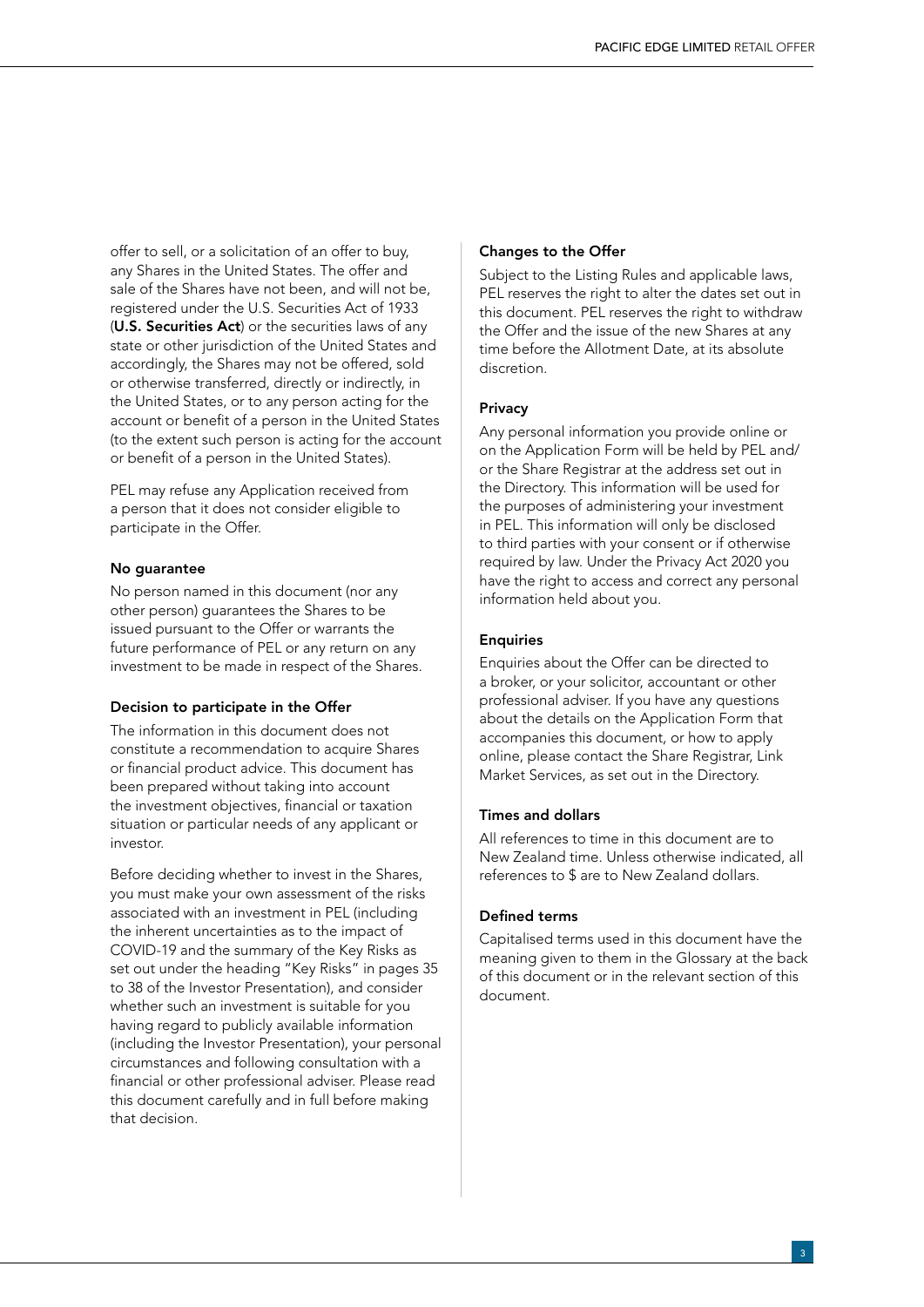## CHAIRMAN'S LETTER

Dear Shareholder

On behalf of the Board of Pacific Edge Limited (Pacific Edge or PEL), I am pleased to offer you the opportunity to subscribe for new ordinary shares in Pacific Edge through our retail offer (Offer). The Offer is part of an equity raising that was announced on 23 September 2021 to support PEL's growth strategy and capitalise on its market opportunities after achieving significant commercial and financial milestones in the 2021 financial year.

The Offer is open to Eligible Shareholders, being all persons who were recorded on the Pacific Edge share register at 5.00pm on 22 September 2021 as being a holder of Pacific Edge shares and having an address in New Zealand (Eligible Shareholders).

The Offer also included a successful \$80 million upsized placement to institutional and other eligible investors (Placement).

Prior to the Placement, Pacific Edge was approved to dual list on the Australian Stock Exchange (ASX) as a foreign exempt entity. A number of Australian institutions and other international healthcare institutions participated in the Placement. Pacific Edge remains a New Zealand domiciled business with its primary listing on the NZX.

Pacific Edge is seeking to raise up to a further \$20 million by way of the Offer to eligible New Zealand shareholders. However, Pacific Edge can accept oversubscriptions at its absolute discretion.

The proceeds of the equity raising will be used to accelerate growth into the company's key market, the United States (US), to further growth in Southeast Asia, to increase investment in research and development of Pacific Edge's current product range (Cxbladder), and also to potentially develop and grow new product opportunities by leveraging intellectual property across other cancers that can be detected in urine. The proceeds of the equity raising will also provide Pacific Edge with additional balance sheet flexibility. Further details about the proposed use of proceeds are set out in the Investor Presentation released by Pacific Edge on 23 September 2021 in connection with the equity raising.

The Offer will enable all eligible New Zealand shareholders of Pacific Edge to participate in the equity raising and acquire new Shares, with a minimum application amount of \$250.00 and a maximum application amount of \$50,000.

The issue price per Share will be the lower of \$1.35 (being the same price paid by investors under the Placement) and the volume weighted average market price of Shares over the 5-day trading period before the Closing Date (being 13 October 2021, unless extended).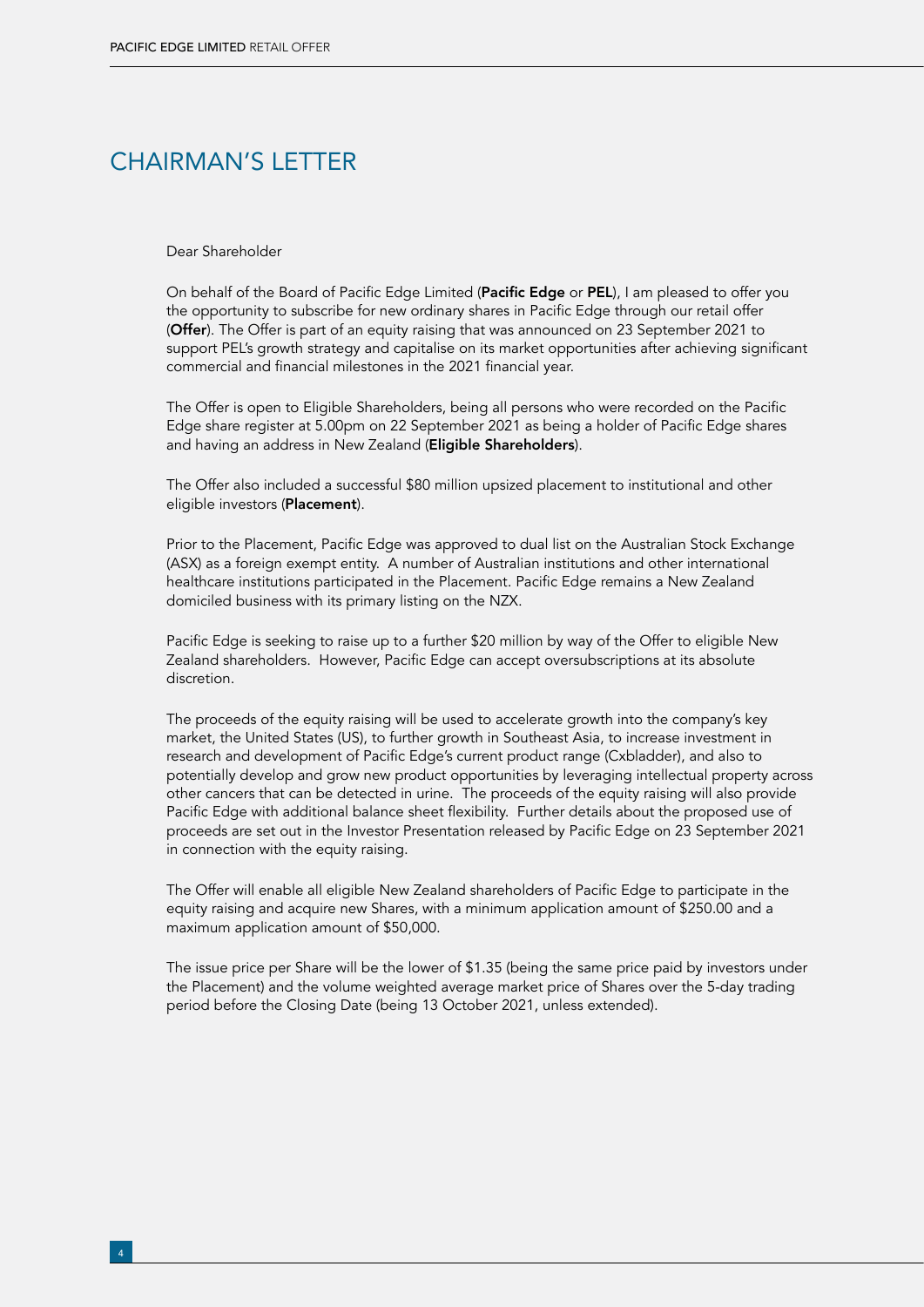The Offer provides Eligible Shareholders the opportunity to purchase additional Shares in Pacific Edge without incurring brokerage or other transaction costs.

Further details about the Offer, including the terms of the Offer and an explanation of how you can participate, are contained in this document. We encourage you to read this document carefully before you decide whether to participate and suggest that you seek financial, investment or other professional advice before making an investment decision.

Given the present uncertainties with respect to postal timing, we encourage all shareholders that wish to do so to apply online. You should note that if the total demand for Shares under the Offer exceeds NZ\$20 million (plus the total amount of oversubscriptions accepted by Pacific Edge, if any), applications will be scaled back on a proportionate basis in accordance with the number of Pacific Edge Shares held by the Applicant on the Record Date (being 5.00pm on 22 September 2021).

If you wish to participate in the Offer, you must ensure that your Application Form (and, if you are a Custodian as defined in clause 3.1 of the Terms, your Custodian Certificate), is completed online no later than 5:00pm NZT on 13 October 2021. Online applications or Application Forms returned by mail must be received by Pacific Edge's Share Registrar, Link Market Services Limited, no later than 5:00pm NZT on 13 October 2021. Shares under the Offer are expected to be allotted on or around 20 October 2021, unless the Closing Date is extended.

We suggest that you seek financial, investment or other professional advice before making an investment decision.

On behalf of the Board, we encourage you to consider this opportunity and we sincerely thank you for your continued support of Pacific Edge.

Chris Gallaher Chairman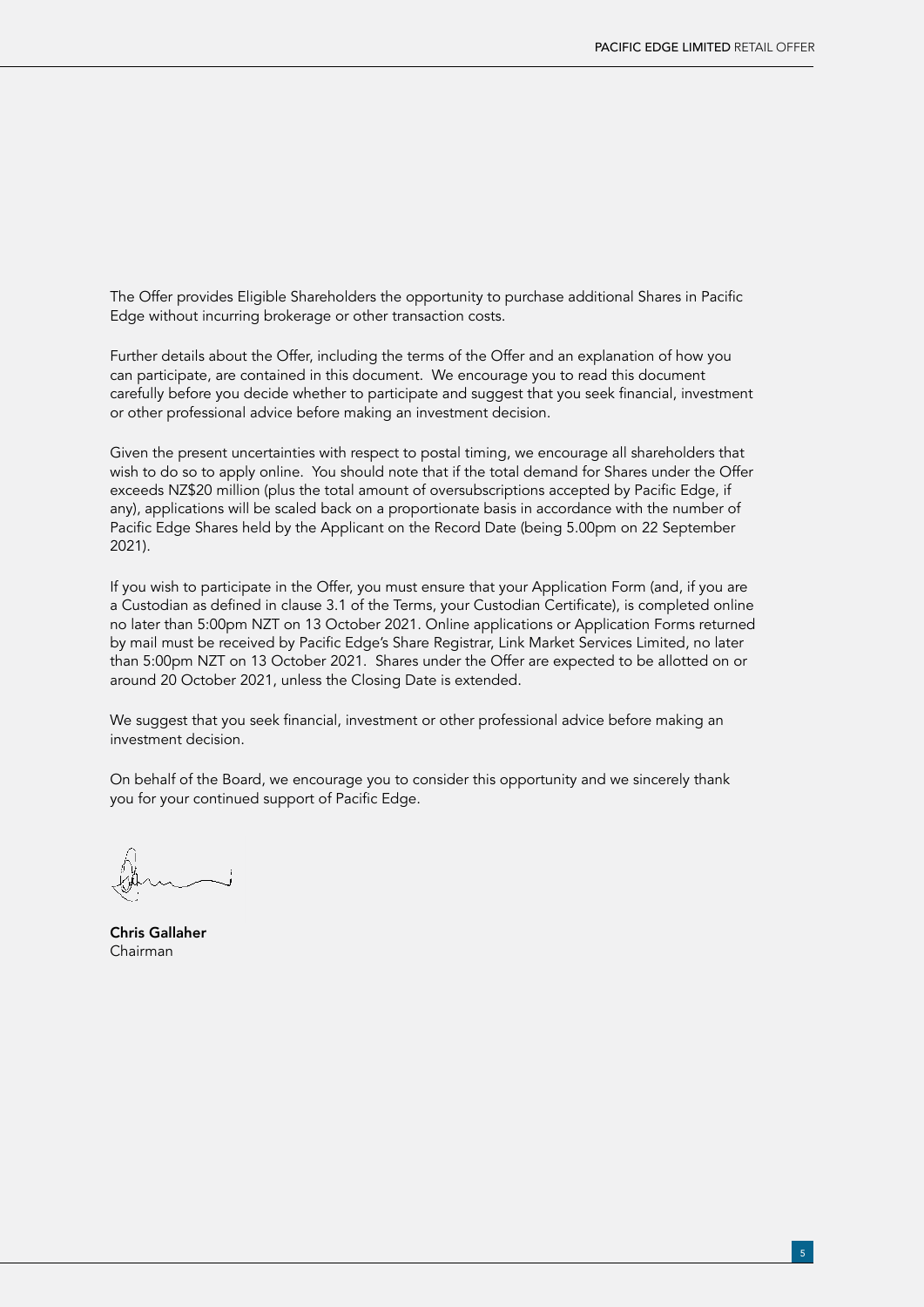# KEY DETAILS

| Eligibility                            | You may participate in the Offer if you are a shareholder of PEL as at 5.00pm<br>(NZST) on the Record Date of 22 September 2021 and have a registered address<br>in New Zealand. If you hold Shares on behalf of a person who resides outside<br>New Zealand, you may not participate in respect of that person. Similarly, you<br>may not participate if you are outside New Zealand or acting for the account or<br>benefit of a person in the United States.                                                                                                                                             |  |
|----------------------------------------|-------------------------------------------------------------------------------------------------------------------------------------------------------------------------------------------------------------------------------------------------------------------------------------------------------------------------------------------------------------------------------------------------------------------------------------------------------------------------------------------------------------------------------------------------------------------------------------------------------------|--|
| <b>Equal participation</b>             | Each Eligible Shareholder has the right to apply for the maximum value of new<br>Shares on the same terms as each other Eligible Shareholder.                                                                                                                                                                                                                                                                                                                                                                                                                                                               |  |
| Transferability                        | The Offer is personal to you. It cannot be transferred to another person.                                                                                                                                                                                                                                                                                                                                                                                                                                                                                                                                   |  |
| <b>Application amount</b>              | You can apply for a dollar amount of Shares, not for a certain number of Shares.<br>You can apply for a minimum of \$250.00 of Shares and a maximum of \$50,000 of<br>Shares.                                                                                                                                                                                                                                                                                                                                                                                                                               |  |
|                                        | You will receive the number of Shares equal to the dollar amount of Shares you<br>have applied for divided by the Issue Price (subject to scaling, see below). If,<br>once divided by the Issue Price, the dollar amount of Shares you have applied<br>for (or are allocated) does not equal a whole number of Shares, the number of<br>Shares allotted to you will be rounded down to the nearest Share. Refunds will<br>not be paid for any fractional entitlements.                                                                                                                                      |  |
| <b>Issue Price</b>                     | The price of the Shares to be issued under the Offer will be fixed after market<br>close on the Closing Date (being 13 October 2021, unless extended) as the<br>lesser of:                                                                                                                                                                                                                                                                                                                                                                                                                                  |  |
|                                        | \$1.35 per Share (being the same price paid by investors under the<br>Placement), representing a discount of 5.5% to the 20 trading day volume<br>weighted average price of \$1.43 on the NZX Main Board up to 22 September<br>2021 (being the last trading day before the Placement was announced); and                                                                                                                                                                                                                                                                                                    |  |
|                                        | the volume weighted average price of Shares on the NZX Main Board over<br>٠<br>the 5-day trading period prior to and including the Closing Date (being<br>7 October 2021 to 13 October 2021, unless the Closing Date is extended).<br>The Issue Price will be announced to NZX on 18 October 2021.                                                                                                                                                                                                                                                                                                          |  |
| No underwriting                        | The Offer is not underwritten.                                                                                                                                                                                                                                                                                                                                                                                                                                                                                                                                                                              |  |
| When to apply                          | Applications must be received by 5.00pm on the Closing Date<br>(13 October 2021, unless extended).                                                                                                                                                                                                                                                                                                                                                                                                                                                                                                          |  |
| How to apply                           | We encourage Eligible Shareholders to apply online at https://pacificedge.<br>capitalraise.co.nz. Alternatively, you can complete and return a hard copy<br>Application Form accompanying this document (if requested and obtained<br>in hard copy) in accordance with the instructions. Please allow adequate time<br>for mail deliveries, as Applications received after the Closing Date may not be<br>accepted.                                                                                                                                                                                         |  |
| <b>Receiving your</b><br><b>Shares</b> | You will receive your Shares on the Allotment Date (20 October 2021, unless the<br>Closing Date is extended).                                                                                                                                                                                                                                                                                                                                                                                                                                                                                               |  |
| Offer size and<br>scaling              | PEL is seeking to raise up to \$20 million under this Offer, with the ability for<br>PEL to accept oversubscriptions at its discretion. If PEL receives Applications in<br>excess of \$20 million in aggregate (plus the total amount of oversubscriptions<br>accepted by PEL, if any), your Application may be scaled down.<br>If Applications are scaled, PEL will scale back the number of shares to be allotted<br>under this Offer to each applicant having regard to the number of shares held by<br>the applicant at the Record Date and otherwise at its discretion (see clause 8 of<br>the Terms). |  |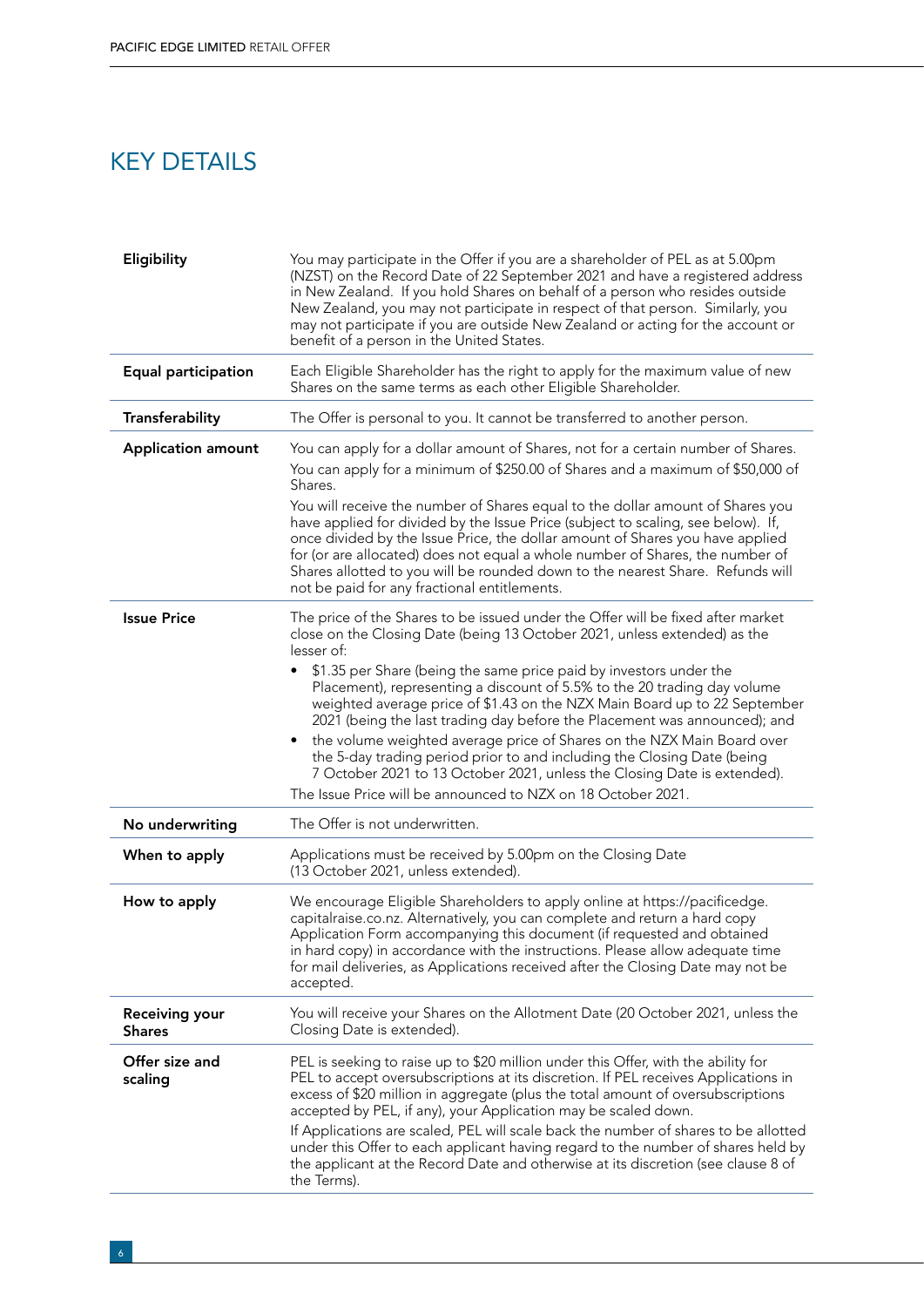# KEY DATES\*

| Date                   | Event                                            | <b>Description</b>                                                                                                    |
|------------------------|--------------------------------------------------|-----------------------------------------------------------------------------------------------------------------------|
| 5pm, 22 September 2021 | Record Date                                      | The date on which Eligible Shareholders are<br>determined.                                                            |
| 28 September 2021      | Opening Date                                     | Offer opens.                                                                                                          |
| 13 October 2021        | Closing Date                                     | Offer closes. Applications and payment (by<br>direct debit) must be received by no later<br>than 5.00pm.              |
| 20 October 2021        | Allotment Date and<br>commencement of<br>trading | Shares are allotted. Trading of the Shares<br>is expected to commence on the NZX Main<br>Board.                       |
| By 28 October 2021     | Despatch Date                                    | Allotment statements are despatched to<br>participating shareholders within 5 business<br>days of the Allotment Date. |

\* Subject to the Listing Rules and applicable laws, PEL reserves the right to alter any dates for the Offer.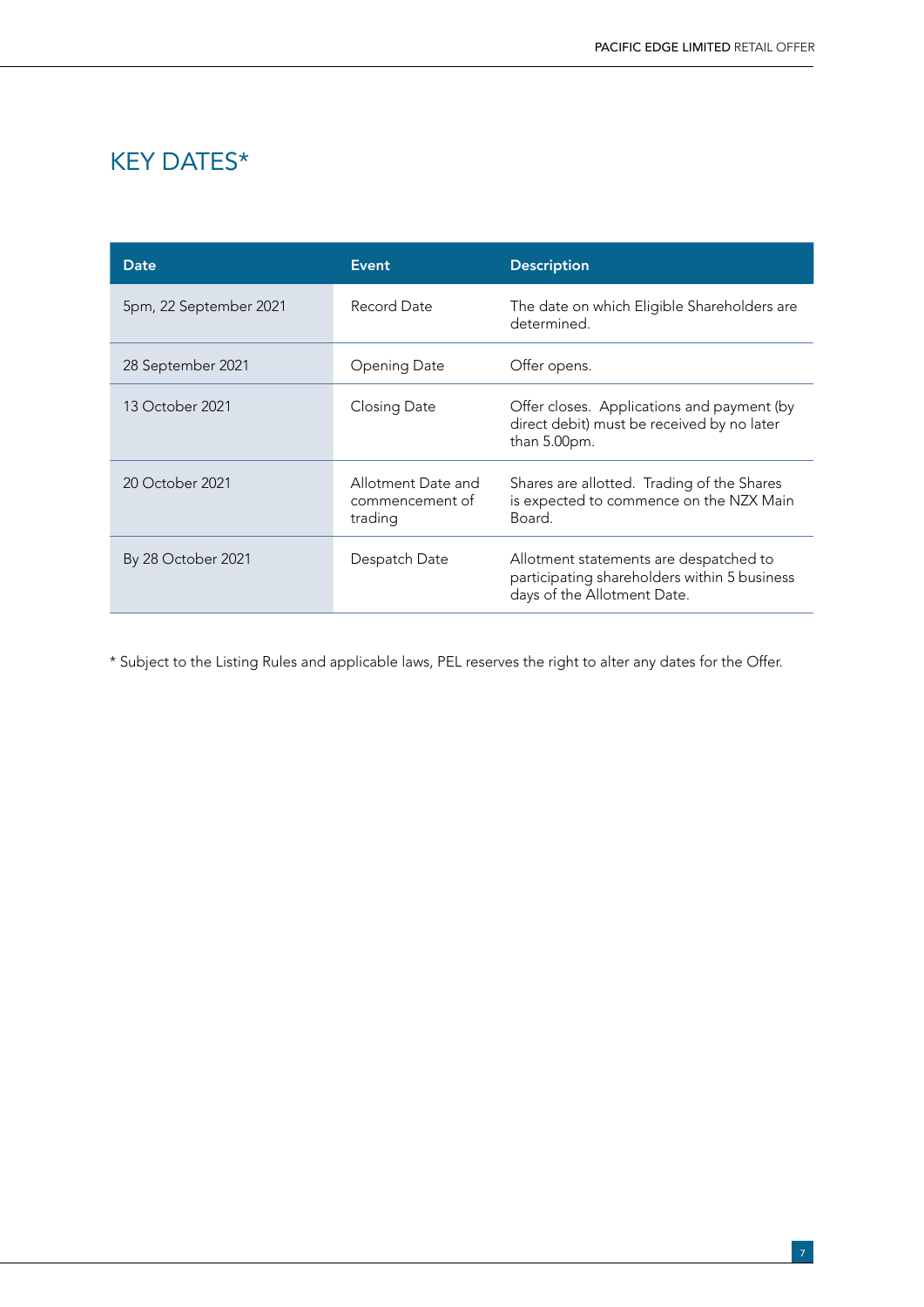# QUESTIONS AND ANSWERS

These Questions and Answers are a summary only and you should refer to the Terms later in this document for further information.

#### 1. What is the Offer?

The Offer allows Eligible Shareholders to purchase up to \$50,000 worth of additional Shares in PEL without incurring brokerage or other transaction costs.

All Shares issued under the Offer will be of the same class as, and rank equally with, all Shares in PEL on issue at the Allotment Date. It is a term of the Offer that PEL will take any necessary steps to ensure that the Shares are, immediately after issue, quoted on the NZX Main Board.

#### 2. Am I eligible to participate?

You are eligible to participate in the Offer if:

- (a) you were registered as a holder of Shares at 5:00pm on 22 September 2021 (being the Record Date);
- (b) your address recorded on the share register is in New Zealand; and
- (c) you do not hold Shares on behalf of another person who resides outside of New Zealand.

#### 3. How many Shares can I purchase?

Eligible Shareholders may apply for up to \$50,000 of Shares under the Offer, subject to scaling. There is a minimum subscription amount of \$250.00.

PEL is inviting Applications for up to \$[20] million of Shares in aggregate. However, Pacific Edge can accept oversubscriptions at its absolute discretion. If PEL receives Applications in excess of \$[20] million (plus the total amount of oversubscriptions accepted by Pacific Edge, if any), it will scale back Applications having regard to the number of Shares held by each applicant at the Record Date and otherwise at its discretion (see clause 8 of the Terms).

If Applications are scaled, applicants will receive the number of Shares equal to the dollar amount of the Application accepted (as scaled) divided by the Issue Price, and a refund of the balance of the relevant payment amount. All refunds will be made without interest. Refunds will not be paid for any difference arising solely due to rounding or where the aggregate amount of the refund payable is less than \$5.00.

#### 4. What is the Issue Price of the Shares?

The issue price of the Shares to be issued under the Offer will be fixed after market close on the Closing Date (being 13 October 2021, unless extended) as the lesser of:

- (a) \$1.35 per Share (being the same price paid by investors under the Placement), representing a discount of 5.5% to the 20 trading day volume weighted average price of \$1.43 on the NZX Main Board up to 22 September 2021 (being the last trading day before the Placement was announced); and
- the volume weighted average price of Shares on the NZX Main Board over the 5-day trading period prior to and including the Closing Date (being 7 October 2021 to 13 October 2021, unless the Closing Date is extended).

The Issue Price will be announced to NZX on 18 October 2021.

The market price of the Shares may change between the date this Offer opens, the date you apply for Shares under the Offer and the date on which Shares are allotted to you. As a result, the Issue Price may be higher, equal to or lower than the price at which PEL's Shares are trading on the NZX Main Board at the time the Shares are allotted to you. There is no certainty that Shares will trade at or above the Issue Price following the issue of Shares under the Offer. Therefore, you should seek your own financial advice in relation to this Offer and your participation under it. The current Share market price is quoted on the NZX website: www.nzx.com.

Further information about PEL, including its most recent financial statements, can be obtained from PEL's website: www.pacificedgedx.com. You may obtain, free of charge, the most recent annual report and financial statements of PEL by contacting PEL (for details, please refer to the Directory). You are also recommended to monitor PEL's market announcements through the NZX website.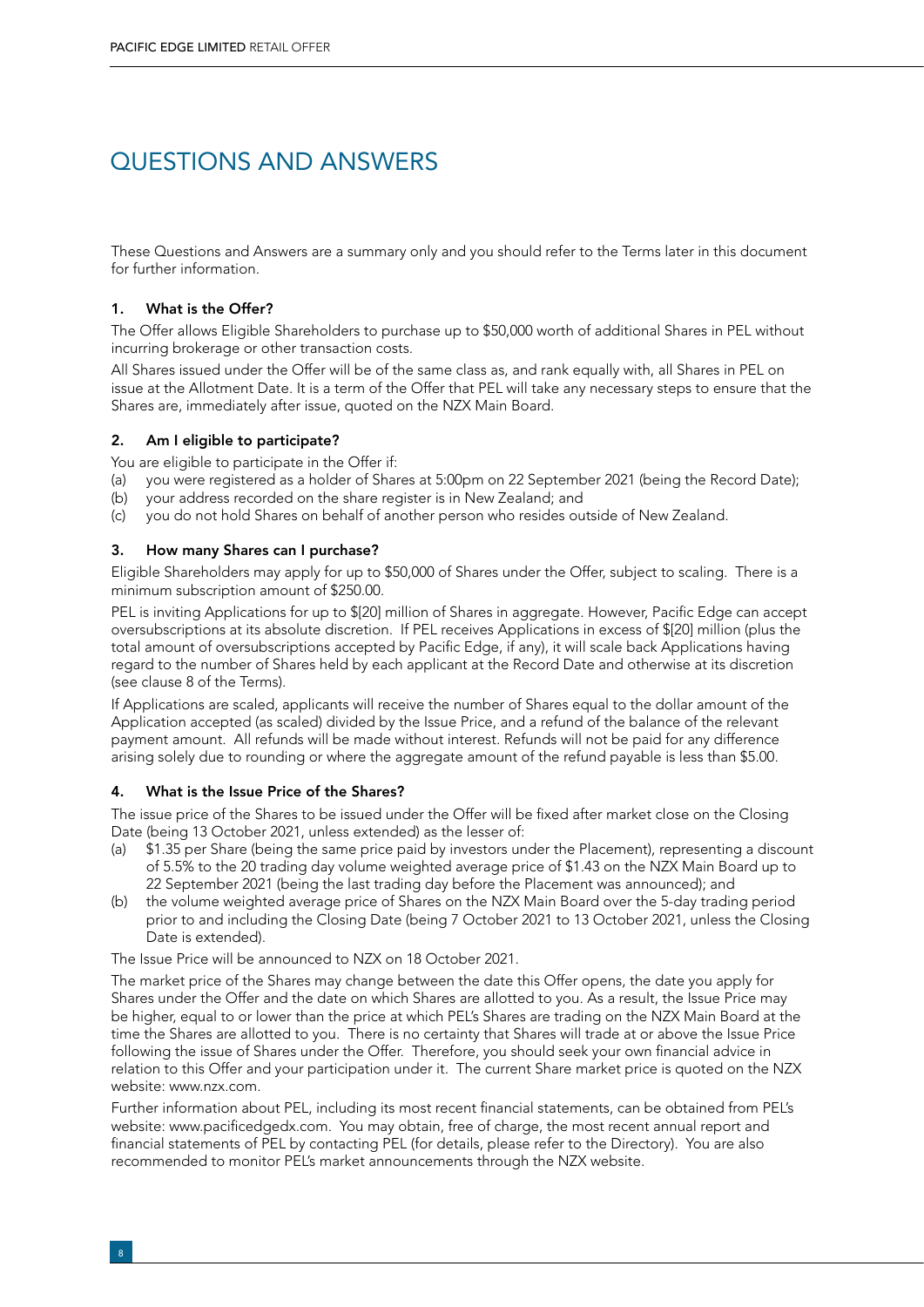#### 5. Do I have to participate?

No - participation in the Offer is entirely voluntary. However, your shareholding in PEL will be diluted if you do not participate in the Offer. If you do not wish to participate in the Offer, do nothing.

#### 6. How do I apply for Shares under the Offer?

If you wish to participate in the Offer, you can apply online at https://pacificedge.capitalraise.co.nz. Alternatively, please follow the step-by-step instructions set out in the enclosed personalised Application Form. You will require your CSN / Holder Number and Entitlement Number if you apply online. Online applications are encouraged.

If you apply by using the Application Form, scan and email your completed Application Form to the Share Registrar at applications@linkmarketservices.com (please put "PEL Share Offer" in the subject line for easy identification) by 5.00pm on 13 October 2021. If the exact amount of money is not tendered, PEL reserves the right not to accept all or part of your payment. In those circumstances, PEL will return your Application and refund all or part of your payment (without interest).

If your Application is rejected, all of the amounts paid will be refunded to you. If your Application is scaled back, you will receive the number of Shares in respect of which your Application is accepted at the Issue Price and receive a refund of the balance of the relevant payment amount. All refunds will be made without interest. Refunds will not be paid for any difference arising solely due to rounding or where the aggregate amount of the refund payable to you is less than \$5.00.

Once submitted, you will not be able to withdraw or revoke your Application.

#### 7. How many Shares will I receive?

Subject to scaling, you will receive the number of Shares equal to the dollar amount of Shares you have applied for divided by the Issue Price. If, once divided by the Issue Price, the dollar amount of Shares you have applied for does not equal a whole number of Shares, the number of Shares allotted to you will be rounded down to the nearest Share. Refunds will not be paid for any fractional entitlements.

If PEL receives Applications for Shares in excess of \$20 million (plus the total amount of oversubscriptions accepted by Pacific Edge, if any), it will scale back the number of Shares to be allotted to each applicant under the Offer as described in the answer to question 3 above and in accordance with clause 8 of the Terms.

#### 8. How long is the Offer open and when will I receive my Shares?

The Offer opens on 28 September 2021 and is expected to close at 5.00pm on 13 October 2021, unless extended. If you want to participate you should ensure that your Application and payment (by direct debit) is received by 5.00pm on the Closing Date. Applications received after this time may not be accepted.

Online applications are encouraged. If you are returning your Application Form by mail, please allow adequate time for mail deliveries.

You will receive Shares issued to you under the Offer on the Allotment Date, which is currently expected to be on or around 20 October 2021. A statement confirming the number of Shares issued to you under the Offer will be sent to you no later than 5 Business Days after the Allotment Date.

PEL may, subject to the Listing Rules and applicable laws, extend the Closing Date and the Allotment Date.

#### 9. Are there any conditions to the Offer?

No. However, if the Offer is cancelled for any reason, all application monies will be returned to applicants and no Shares will be allotted under the Offer. No interest will be payable on any monies returned to applicants.

#### 10. What if I own Shares through a trustee or Custodian or own Shares in more than one capacity?

If you own Shares through a trustee or Custodian, then, subject to certain certification requirements and other conditions, you may instruct the trustee or Custodian to purchase Shares on your behalf up to the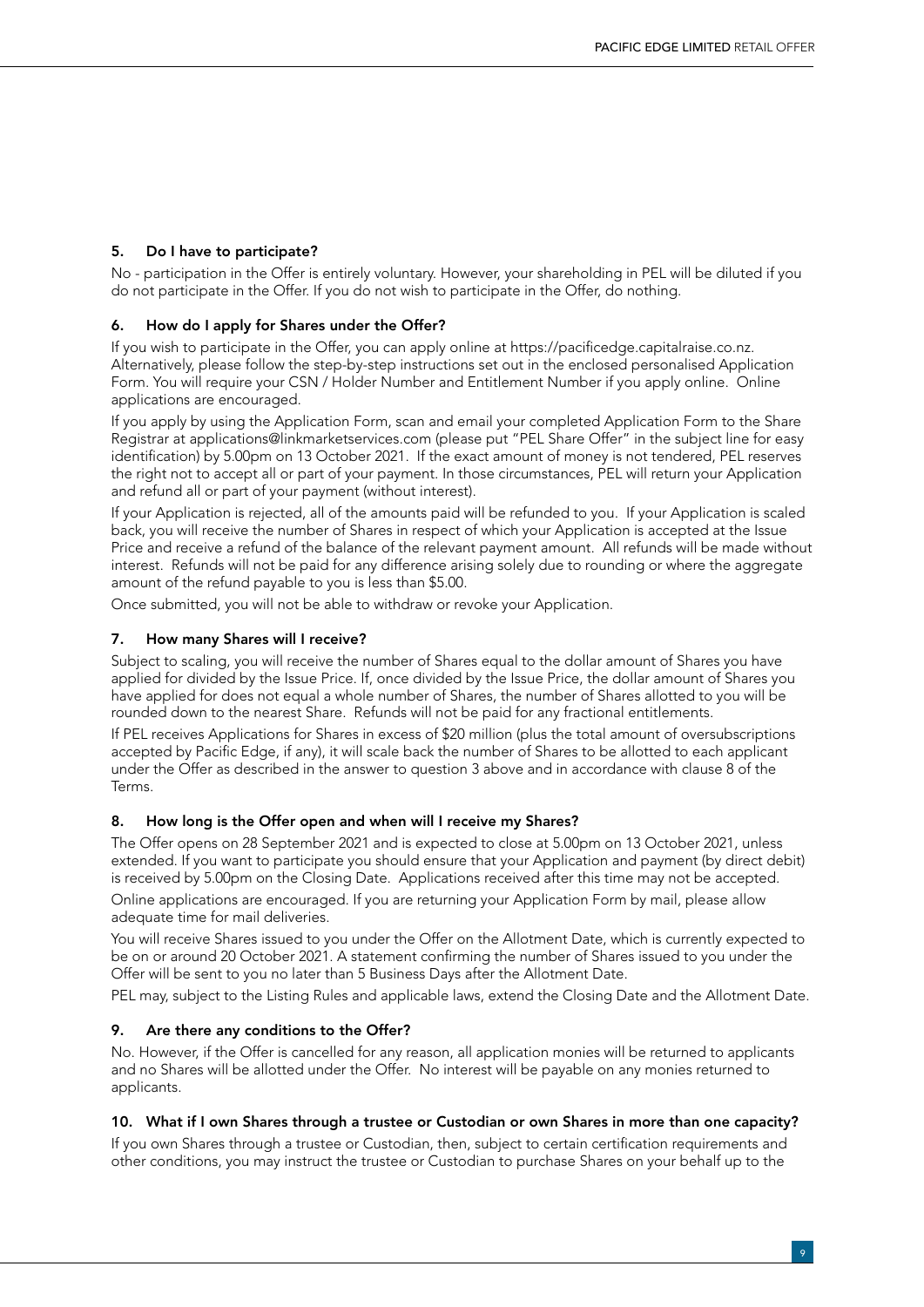\$50,000 limit. If you own Shares through a trustee or Custodian and also own Shares in your own name, then you may either purchase Shares yourself or instruct your trustee or Custodian to purchase Shares on your behalf. You may not do both.

If you are a Custodian, or hold shares through a Custodian, please refer to clauses 2 and 3 of the Terms.

#### 11. Is this Offer transferable to another person?

No. This Offer is personal to you and you may not transfer your right to purchase Shares under the Offer to anyone else.

#### 12. Will the Shares be quoted?

The Shares will be quoted on the NZX Main Board. The NZX Main Board is a licensed market operated by NZX Limited, which is a licensed market operator regulated under the Financial Markets Conduct Act 2013. NZX accepts no responsibility for any statement in this document.

It is expected that you will be able to commence trading the Shares allotted to you under the Offer on the NZX Main Board on the Allotment Date (being 20 October 2021, unless extended).

#### 13. Why are shareholders outside New Zealand not eligible to participate in the Offer?

Shareholders outside of New Zealand are not eligible to participate in the Offer because of legal limitations in countries outside of New Zealand, the relatively small number of shareholders in those other jurisdictions and the cost to PEL of complying with the regulatory requirements of those other jurisdictions. PEL has determined, pursuant to the Listing Rules, that it would be unduly onerous to extend the offer of Shares under the Offer to shareholders outside of New Zealand.

#### 14. Will my shareholding be diluted if I do not participate?

If you choose not to participate in the Offer, your shareholding percentage in PEL will be diluted. For example, assuming that a total of \$100 million is raised under the Placement and the Offer (taking into account the \$80 million of Shares issued under the Placement and assuming the amount to be raised under the Offer of \$20 million is fully subscribed and the Offer Shares are issued at \$1.35 per Share), approximately 74,074,074 Shares will be issued and if you do not elect to acquire any Shares in the Offer (and did not receive any Shares under the Placement), your shareholding will be diluted by approximately 9.22%.

This dilution will relate only to your percentage shareholding of PEL as the number of Shares that you hold will not change as a result of not participating in the Offer. While PEL has attempted to make the Offer as fair as possible for Eligible Shareholders by permitting each Eligible Shareholder to apply for up to \$50,000 of Shares, the Offer is not a pro-rata offer and, even if you participate in the Offer, your shareholding percentage in PEL may change. Whether your shareholding in PEL increases or decreases will depend on the amount of Shares you apply for, how many existing Shares you hold on the Record Date and how many Shares other Eligible Shareholders apply for and are allotted under the Offer. Larger shareholders may not be able to obtain sufficient Shares to maintain their percentage shareholding, while smaller shareholders may be able to increase their percentage shareholding.

#### 15. What is PEL's dividend policy?

As part of PEL's growth plans, dividends are not currently paid. The Board did not declare any dividends in respect of the period ended 31 March 2021 and does not expect to declare any dividends during the period ending 31 March 2022.

#### 16. Further assistance

If you have any further questions, please contact your broker or financial, investment or other professional advisor before making your investment decision.

If you have any questions about how to apply online or complete the Application Form, please contact the Share Registrar as set out in the Directory.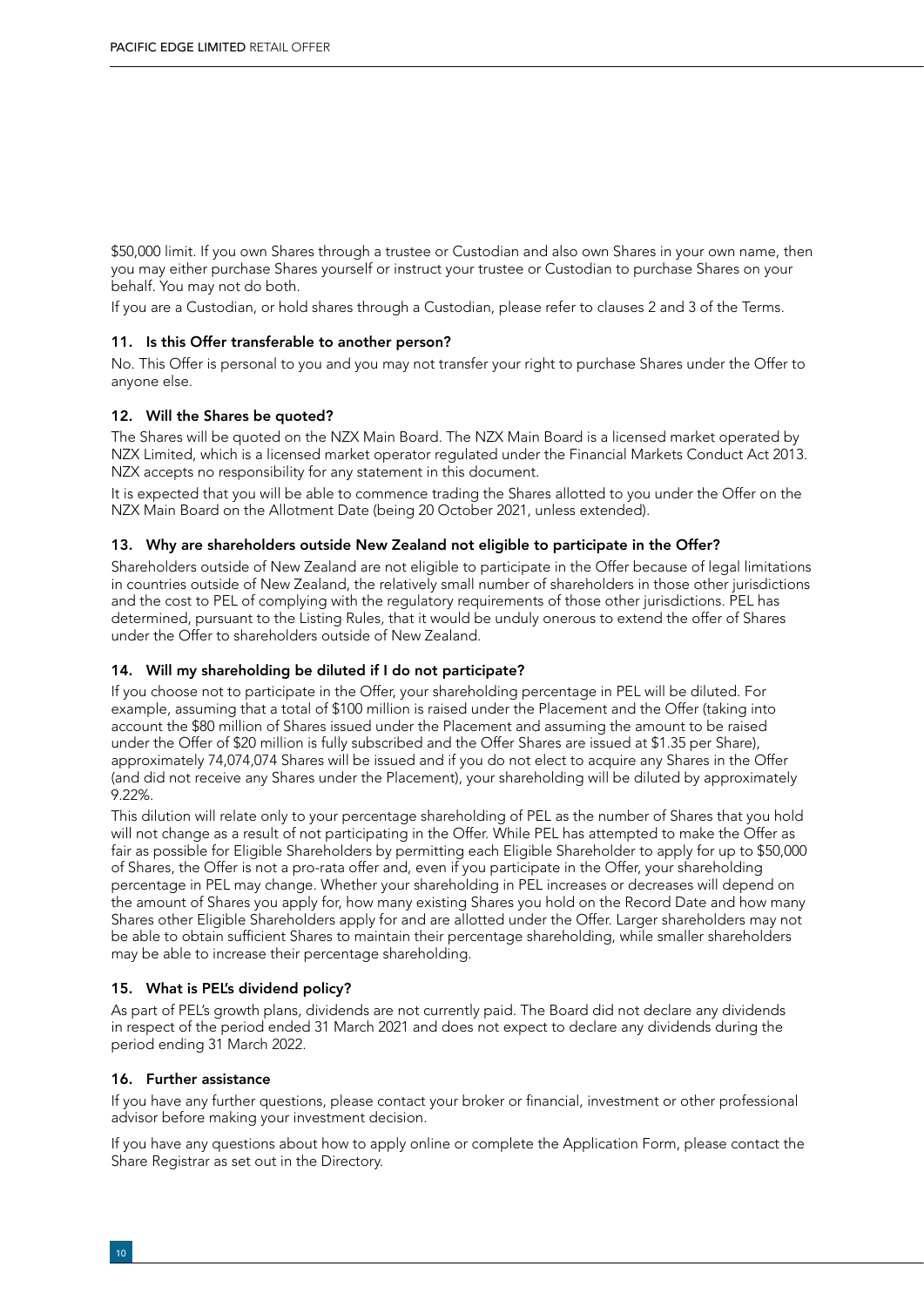# OFFER TERMS

#### 1. ELIGIBLE SHAREHOLDERS

- 1.1 You may participate in the Offer if you are an Eligible Shareholder.
- 1.2 An Eligible Shareholder is a person who, at 5.00pm on the Record Date was recorded in the share register of PEL as being a registered holder of Shares and having a registered address in New Zealand, unless that person holds Shares on behalf of another person who resides outside New Zealand. For the avoidance of doubt, shareholders who are in the United States or who hold Shares on behalf of persons who are in the United States are not entitled to participate in the Offer.
- 1.3 Joint holders of Shares are taken to be a single registered holder of Shares for the purposes of determining whether they are an Eligible Shareholder and the certification on the online application or the Application Form is taken to have been given by all of them.
- 1.4 If you are an Eligible Shareholder, your rights under this offer are personal to you and nonrenounceable, so you may not transfer them.

#### 2. ISSUE PRICE AND NUMBER OF SHARES

- 2.1 The price of the Shares to be issued under the Offer will be fixed after market close on the Closing Date (being 13 October 2021, unless extended) as the lesser of:
	- (a) \$1.35 per Share (being the same price paid by investors under the Placement), representing a discount of 5.5% to the 20 trading day volume weighted average price of \$1.43 on the NZX Main Board up to 22 September 2021 (being the last trading day before the Placement was announced); and
	- (b) the volume weighted average price of Shares on the NZX Main Board over the 5-day trading period prior to and including the Closing Date (being 7 October 2021 to 13 October 2021, unless the Closing Date is extended).
- 2.2 The Issue Price will be announced to NZX on 18 October 2021.
- 2.3 If, once divided by the Issue Price, the dollar amount of Shares you have applied for (or are allocated) does not equal a whole number of Shares, the number of Shares allotted to you will be rounded down to the nearest Share (subject to scaling). Refunds will not be paid for any fractional entitlements.
- 2.4 Subject to clause 3.2, if you are an Eligible Shareholder you may apply to purchase a minimum of \$250.00 and a maximum of \$50,000 of Shares. The number of Shares that you receive on the Allotment Date may be subject to scaling as described in clause 8.
- 2.5 Eligible Shareholders may only apply for Shares having a maximum value of \$50,000. This applies to all Eligible Shareholders, including those who receive more than one offer under the Offer (for example, because they hold Shares in more than one capacity) and including whether the Eligible Shareholder is applying through a Custodian or on his or her own behalf.
- 2.6 If you own Shares through a trustee or Custodian and also own shares in your own name then you may either purchase Shares yourself or instruct your trustee or Custodian to purchase shares on your behalf. You may not do both.

#### 3. CUSTODIANS

- 3.1 Any Eligible Shareholder that:
	- (a) is a trustee corporation or a nominee company and holds Shares in PEL by reason only of acting for another person in the ordinary course of business of that trustee corporation or nominee company; or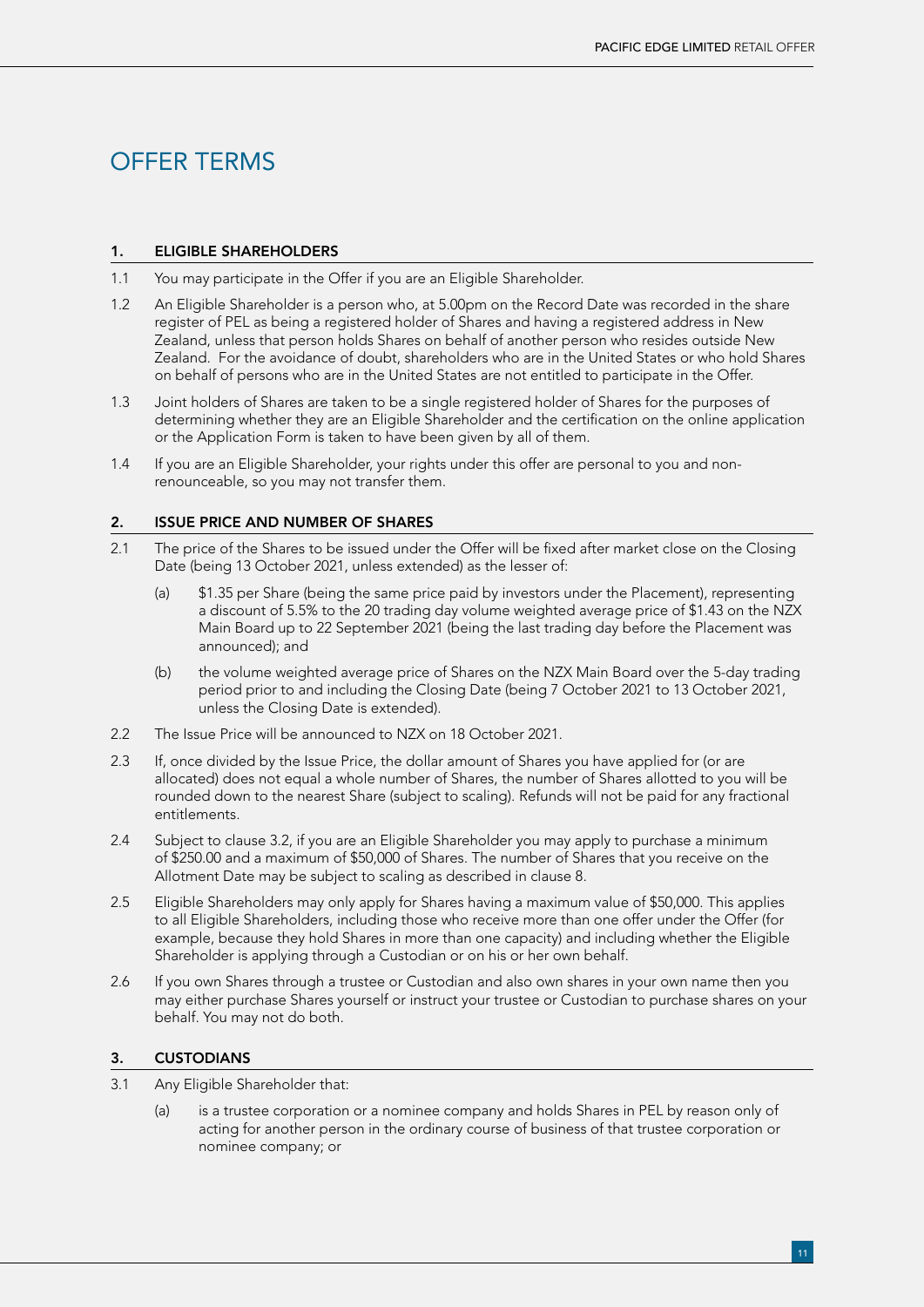(b) holds Shares in PEL by reason only of being a bare trustee of a trust to which the Shares are subject and is permitted to operate as a Custodian under all relevant laws,

is a Custodian under the Offer.

- 3.2 Custodians may apply to purchase Shares under this Offer but only up to the total value of Shares it is validly directed to apply for on behalf of each beneficial owner for whom the Custodian acts as a Custodian. Custodians must confirm to PEL that they are holding Shares as a Custodian for those beneficial owners by providing the written certification to PEL described in clause 3.3 below. Each beneficial owner may only direct the Custodian to a separate online application or Application Form to apply on behalf of that beneficial owner for Shares as described in clauses 2.4 and 2.5.
- 3.3 If a Custodian applies to purchase Shares on behalf of one or more beneficial owners, the Custodian must certify to PEL in writing by validly completing the online application or Application Form that:
	- (a) the Custodian holds Shares directly or indirectly as a Custodian for beneficial owners;
	- (b) the beneficial owner on whose behalf the Custodian is submitting an Application is not making a separate application as an Eligible Shareholder for Shares under the Offer;
	- (c) each beneficial owner (or the beneficial owner's agent) has instructed the Custodian to apply for, and accept, under the Offer the dollar amount of Shares set out in the Application; and
	- (d) no other Custodian is submitting an application under the Offer for that beneficial owner.
- 3.4 PEL will issue Shares to a Custodian only if it is reasonably satisfied that the total issue price of Shares issued to any beneficial owner is not more than \$50,000, whether or not those Shares are issued through a Custodian or, if the beneficial owner is also a shareholder in PEL, in that beneficial owner's own right as a shareholder.
- 3.5 Each Custodian must not participate in the Offer on behalf of, and must not distribute this document or any other documents relating to this Offer to, any person in the United States.

#### 4. COMPLETING AN APPLICATION AND PAYING FOR SHARES

- 4.1 If you wish to participate in the Offer, you must complete your Application online at https:// pacificedge.capitalraise.co.nz. and make payment in accordance with the instructions provided (payment must be by direct debit in accordance with the instructions set out in the Application). Alternatively, complete and return the enclosed Application Form (including the direct debit form for payment) in accordance with the instructions on the Application Form. Online applications are encouraged.
- 4.2 To be valid, Applications must be received by the Share Registrar by 5.00pm on 13 October 2021 (being the Closing Date). Applications received after that date will only be accepted at PEL's discretion. Shareholders applying via the Application Form should scan and email their completed Application Form to the Share Registrar at applications@linkmarketservices.co.nz (please put "PEL Share Offer" in the subject line for easy identification).

#### 5. PEL'S DISCRETION TO ACCEPT OR REJECT APPLICATIONS

- 5.1 PEL has complete discretion to accept or reject your Application to purchase Shares under the Offer, including (without limitation) if:
	- (a) your online application or Application Form is incorrectly completed, incomplete or otherwise determined by PEL to be invalid;
	- (b) your payment is dishonoured or has not been completed correctly;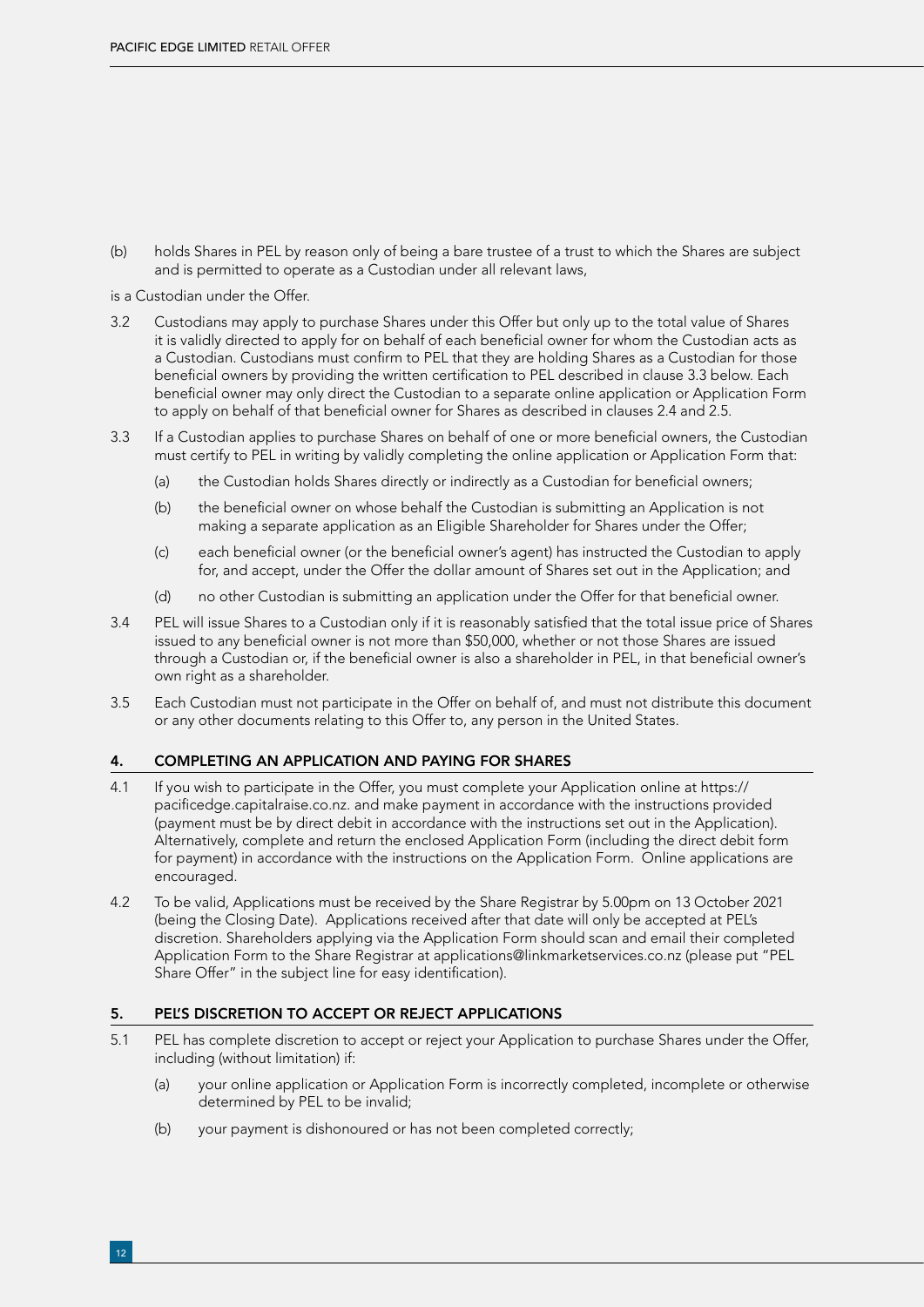- (c) it appears that you are applying to subscribe for Shares with a value of more than \$50,000 including as a result of Shares you hold directly, jointly or through a Custodian or nominee arrangement (except if you are a Custodian applying on behalf of more than one beneficial owner in accordance with clause 3);
- (d) your Application is received after 5.00pm on 13 October 2021 (being the Closing Date unless extended). While PEL has discretion to accept late applications and payment, there is no assurance that it will do so. Late applications and payment, if not processed, will be returned to you at your registered address within 5 Business Days of the Allotment Date or within 5 Business Days of the date of receipt in respect of any late applications received after the Allotment Date;
- (e) PEL believes that you are not an Eligible Shareholder or Custodian; or
- (f) PEL considers that your Application does not otherwise comply with these Terms or any applicable laws or regulatory requirements, or the acceptance of it would cause PEL to breach any applicable laws or regulatory requirements.
- 5.2 No interest will be paid on any application monies returned to you. Application monies may be direct debited by the Share Registrar on any day after your Application is received. Any refunds for whatever reason will be paid to you by direct credit only to your bank account (if those details are held by the Share Registrar) within 5 Business Days of the Allotment Date.
- 5.3 PEL reserves the right to scale back at its absolute discretion any Application for Shares under the Offer. PEL reserves the right to terminate the Offer and reject all Applications at any time before the issue of the Shares on the Allotment Date.

#### 6. SIGNIFICANCE OF SUBMITTING OR SENDING AN APPLICATION

- 6.1 If you apply to purchase Shares under the Offer, by completing and returning the Application Form or completing an online application:
	- (a) you agree that your Application, on these Terms, will be irrevocable and unconditional (i.e. it cannot be withdrawn);
	- (b) you certify to PEL that you are an Eligible Shareholder entitled to apply for Shares under these Terms;
	- (c) you acknowledge that the Offer may not proceed;
	- (d) you certify that your acceptance of the Offer will not be, or cause, a breach of any law in any jurisdiction;
	- (e) you agree to pay the applicable Issue Price per Share up to a maximum amount equivalent to the parcel value in your Application;
	- (f) you certify to PEL that the total application price applicable to you for the following does not exceed \$50,000 from the following:
		- (i) the Shares the subject of the Application submitted by you;
		- (ii) any other Shares applied for, or issued to you, under the Offer or any similar arrangement in the 12 months before the date of your Application for Shares under the Offer;
		- (iii) any other Shares which you have instructed a Custodian to acquire on your behalf under the Offer;
		- (iv) any other Shares issued to a Custodian under an arrangement similar to the Offer in the 12 months before the date of your Application for Shares under the Offer as a result of an instruction given by you to that Custodian or another Custodian and which resulted in you holding the beneficial interest in the Shares;

13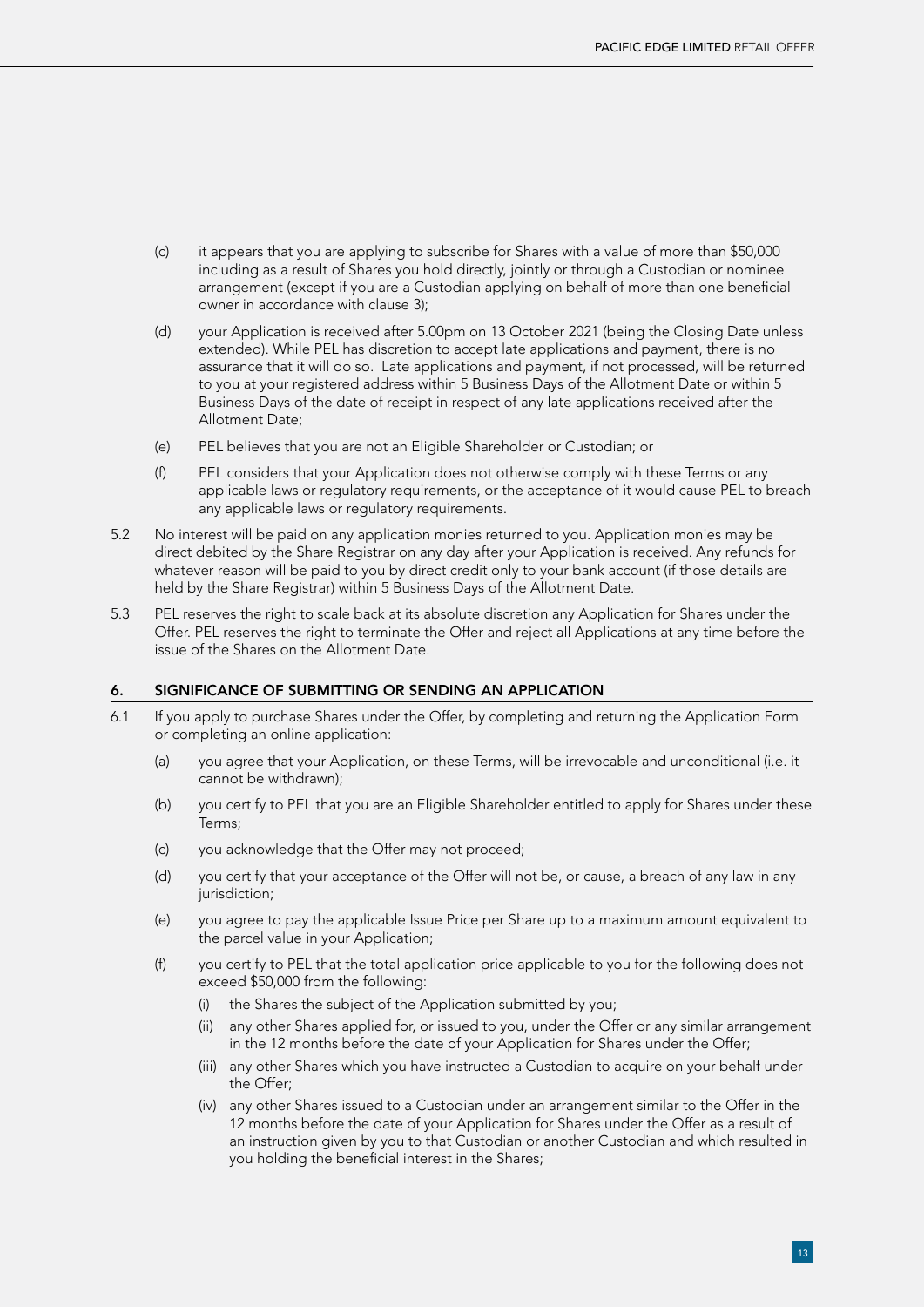- (g) you agree to be bound by the constitution of PEL, which you may download for free from the Companies Office website https://companies-register.companiesoffice.govt.nz/;
- (h) you authorise PEL (and its officers or agents) to correct any error in, or omission from, your Application and to complete your Application by the insertion of any missing details;
- (i) you acknowledge that PEL may at any time irrevocably determine that your Application is valid, in accordance with these Terms, even if the Application is incomplete, contains errors or is otherwise defective;
- (j) you acknowledge that none of PEL, its advisors or agents has provided you with investment advice or financial product advice, and that none of them has an obligation to provide advice concerning your decision to apply for and purchase Shares under the Offer;
- (k) you acknowledge that PEL may disclose any information in or relating to your Application to the Share Registrar in connection with its management of the Offer;
- (l) you acknowledge the risk that the market price for the Shares may change between the date of this offer and the Allotment Date. A change in market price during this period may affect the value of the Shares you received under the Offer;
- (m) you acknowledge that PEL is not liable for any exercise of its discretions referred to in these Terms; and
- (n) you irrevocably and unconditionally agree to these Terms and agree not to do any act or thing which would be contrary to the spirit, intention or purpose of the Offer.
- 6.2 If a Custodian applies to subscribe for Shares under the Offer for a beneficial owner pursuant to clause 3, the certificate referred to in clause 6.1(f) will be taken to be given by each beneficial owner on whose behalf the Custodian is applying to subscribe for Shares.

#### 7. ISSUE PRICE

7.1 You agree to pay the Issue Price per Share up to the maximum amount you have specified on your online application or the Application Form.

#### 8. SCALING

- 8.1 If PEL receives Applications in excess of \$20 million (plus the total amount of oversubscriptions accepted by Pacific Edge, if any), it will scale back Applications having regard to the number of Shares held by the applicant (or, in the case of an Application made by a Custodian, the relevant beneficial owner(s) named in the schedule submitted with the Application) on the Record Date and otherwise at PEL's discretion.
- 8.2 If your Application is scaled, your application monies will be greater than the value of the Shares you will be allotted. The difference will be refunded to you by direct credit within 5 Business Days of the Allotment Date, provided that any difference less than \$5.00 will be retained by PEL and not refunded. No interest will be paid on any application monies returned to you.

#### 9. SHARES

9.1 Shares issued under the Offer will rank equally with, and have the same voting rights, dividend rights and other entitlements as, existing fully paid Shares in PEL quoted on the NZX Main Board as at the Allotment Date.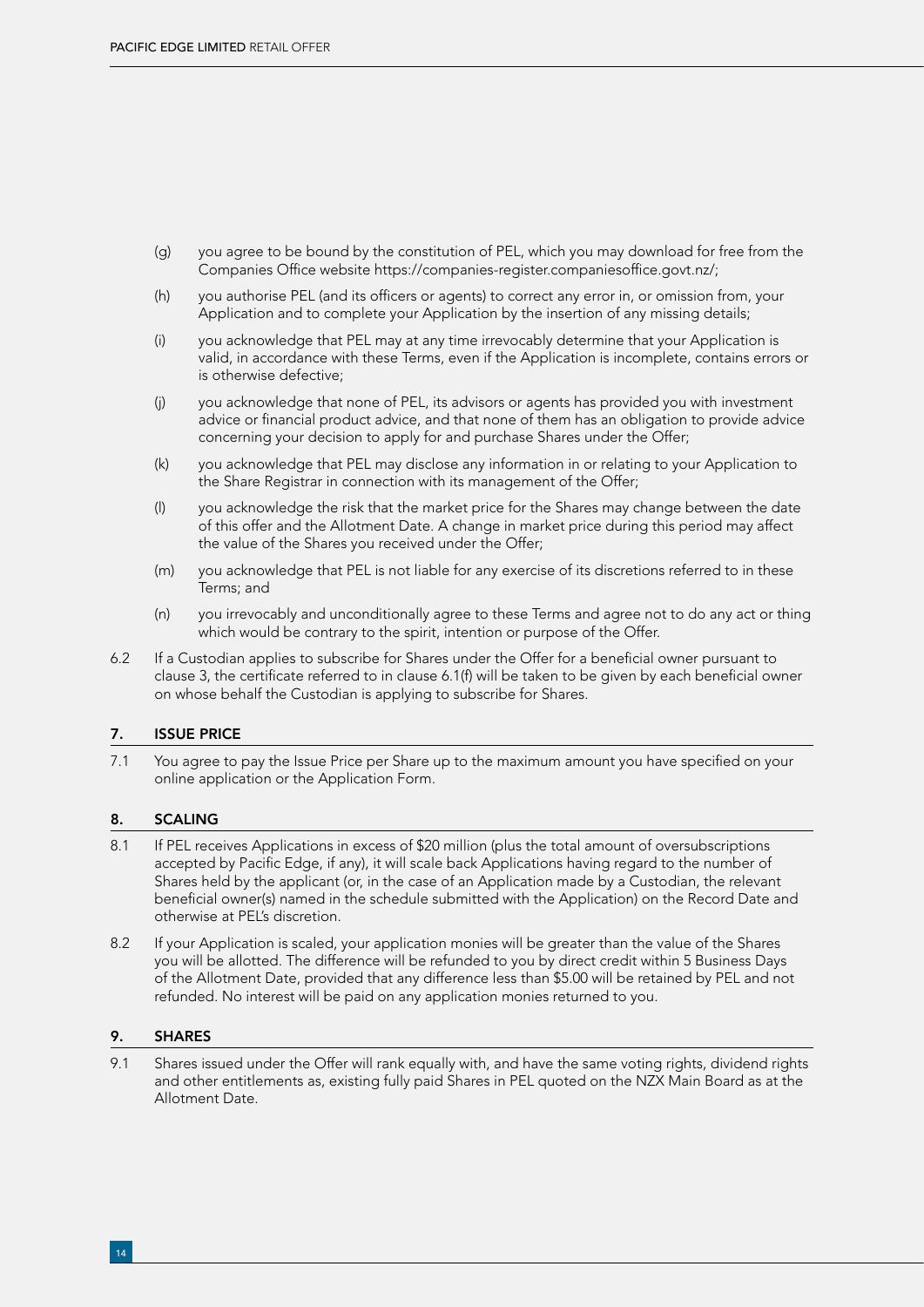- 9.2 The Shares to be issued under the Offer have been accepted for quotation on the NZX Main Board with effect on or shortly after the Allotment Date. PEL will take any necessary steps to ensure that the Shares issued are, immediately after the issue, quoted on the NZX Main Board.
- 9.3 You cannot trade in any Shares issued to you pursuant to the Offer, either as principal or agent, until quotation on the NZX Main Board in accordance with the Listing Rules. PEL expects that the Shares will commence trading on the NZX Main Board on the Allotment Date. NZX accepts no responsibility for any statement in this document.
- 9.4 The issue of Shares under the Offer up to a value of \$50,000 per Eligible Shareholder (or per beneficial owner, in the case of holdings held by Custodians) is being undertaken under Listing Rule 4.3.1 (Share Purchase Plan) in respect of the first \$15,000 of new Shares offered and Listing Rule 4.5.1 (15% Placement) in respect of the additional \$35,000 of new Shares offered to each Eligible Shareholder .

#### 10. AMENDMENTS TO THE OFFER AND WAIVER OF COMPLIANCE

- 10.1 Notwithstanding any other term or condition of the Offer and/or the Application Form, PEL may, at its discretion:
	- (a) make non-material modifications to the Offer or these Terms without notice (in which case Applications for Shares under the Offer will remain binding on the applicant notwithstanding such modification and irrespective of whether an Application was received by the Share Registrar before or after such modification is made); and/or
	- (b) suspend or terminate the Offer at any time before the issue of the Shares under the Offer (including by reviewing the timetable for the Offer). If the Offer is terminated, application monies will be refunded to applicants without interest within 5 Business Days of termination.
- 10.2 PEL reserves the right to waive compliance with any provision of these Terms, which will be done in accordance with New Zealand law (including the Listing Rules).

#### 11. GOVERNING LAW

11.1 These Terms shall be governed by and construed in accordance with the laws of New Zealand.

#### 12. DISPUTE RESOLUTION

12.1 If any dispute arises in connection with the Offer, PEL may settle it in any manner it thinks fit. It may do so generally or in relation to any particular shareholder, applicant, Application or Share. PEL's decision will be final and binding.

#### 13. INCONSISTENCY

- 13.1 Unless otherwise determined by the directors of PEL, in the event of any inconsistency between these Terms and:
- (a) the accompanying letter from the Chair of PEL, the Terms prevail; and
- (b) PEL's constitution, PEL's constitution prevails.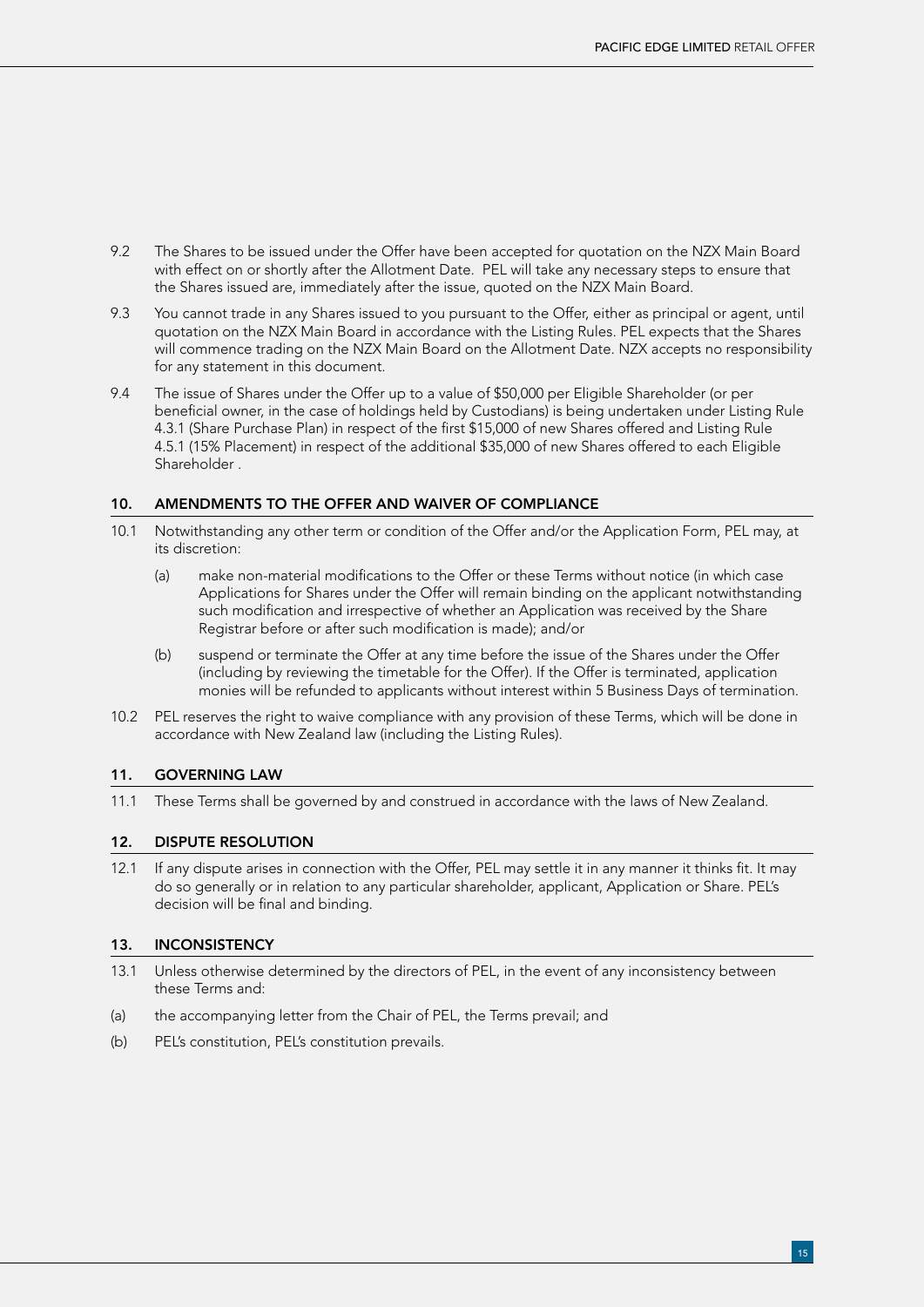## **GLOSSARY**

Allotment Date means 20 October 2021, unless extended.

Application means an application for Shares under the Offer.

Application Form means the personalised application form enclosed with this Offer document, including the instructions on the form.

Associated Person has the meaning given to that term in the Listing Rules.

Board means the board of directors of PEL.

Business Day means a business day as defined in the Listing Rules.

Closing Date means 13 October 2021, unless extended.

**Custodian** has the meaning given to that term in clause 3.1 of the Terms.

Despatch Date means the date allotment statements are despatched to participating shareholders, being 28 October 2021, unless extended.

Director means a director of PEL.

Eligible Shareholder means a person who, at 5.00pm on the Record Date, is registered as a PEL shareholder and whose address (as recorded on the share register) is in New Zealand.

**Issue Price** means the price of the Shares to be issued under the Offer, which will be fixed after market close on the Closing Date (being 13 October 2021, unless extended) as the lesser of:

- (a) \$1.35 per Share; and
- (b) the volume weighted average market price of Shares on the NZX Main Board over the 5-day trading period prior to and including the Closing Date (being 7 October 2021 to 13 October 2021, unless the Closing Date is extended).

Listing Rules means the NZX Listing Rules in force from time to time.

NZX means NZX Limited.

NZX Main Board means the main board financial product market operated by NZX.

Offer means the share purchase plan detailed in this document.

Opening Date means 28 September 2021.

PEL means Pacific Edge Limited.

Placement means the private placement of Shares in PEL to institutional and other eligible investors announced on 23 September 2021.

Record Date means 5.00pm on 22 September 2021.

Share means an ordinary share in PEL.

Share Registrar means Link Market Services Limited.

**Terms** means the terms and conditions of the Offer set out in this document.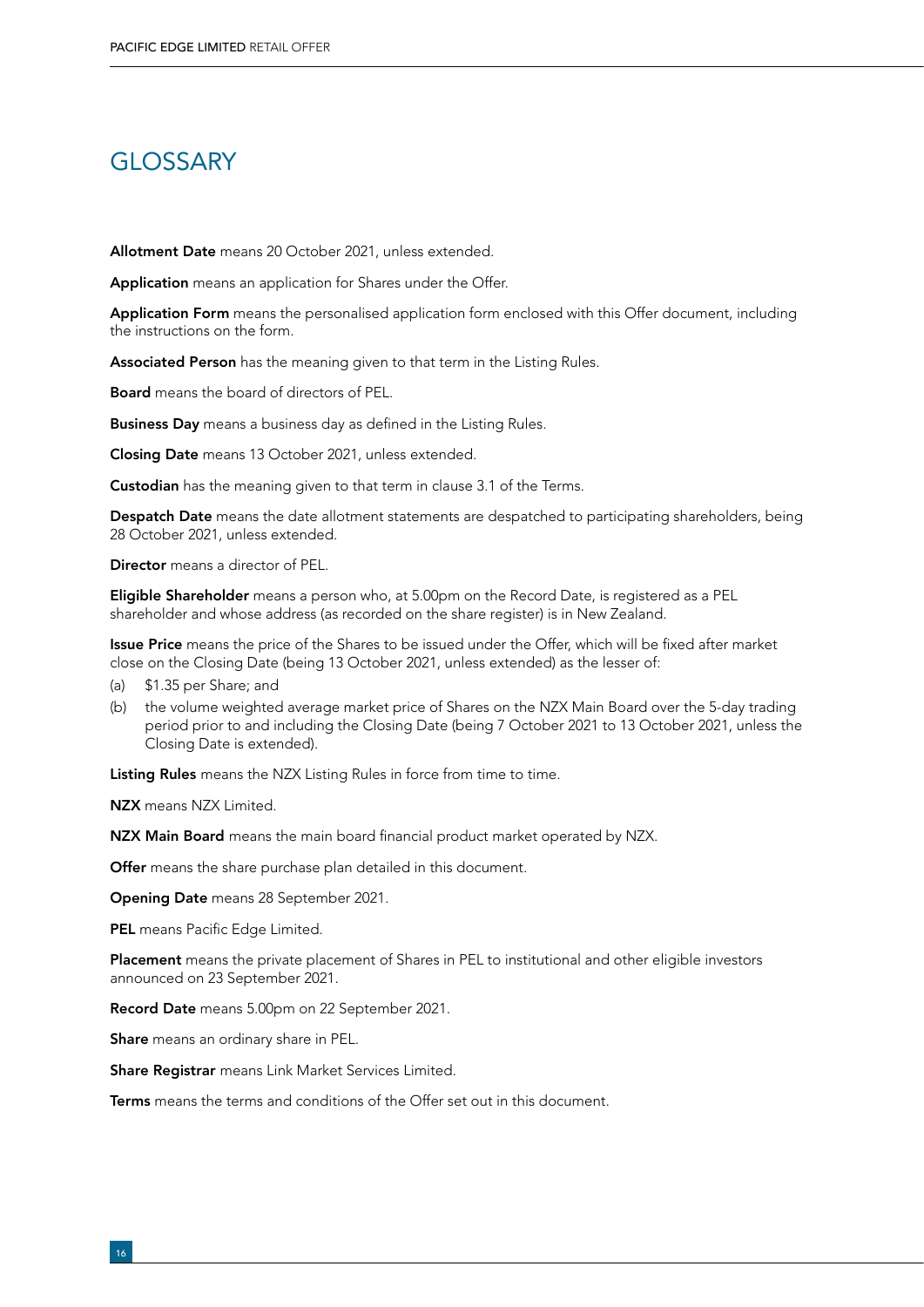### **DIRECTORY**

#### PEL's Registered Office

Anderson Lloyd Level 10, Otago House Cnr Moray Place & Princes Street Dunedin, 9016 New Zealand Telephone: +64 3 479 5800 www.pacificedgedx.com

#### **Solicitors**

Anderson Lloyd Level 10, Otago House Cnr Moray Place and Princes Street Private Bag 1959 Dunedin 9054 New Zealand Telephone: +64 3 477 3973

#### Share Registrar

Link Market Services Limited Level 30, PwC Tower 15 Customs Street West Auckland 1010 PO Box 91976 Auckland 1142 Telephone +64 9 375 5998 enquiries@linkmarketservices.co.nz www.linkmarketservices.co.nz

#### PEL Directors

Christopher Gallaher (Chairman) David Darling (Chief Executive Officer) Anatole Masfen Bryan Williams Sarah Park Mark Green Anna Stove

#### Joint Lead Manager

Bell Potter Securities Limited Level 29, 101 Collins Street Melbourne VIC 3000 Telephone: +61 (03) 9256 8700

#### Joint Lead Manager

Jarden Securities Limited Level 32, PwC Tower 15 Customs Street West Auckland 1010 New Zealand Telephone: +64 9 302 5500

#### Joint Lead Manager

Forsyth Barr Limited Level 23, Lumley Centre 88 Shortland Street Auckland Central Auckland 1010 New Zealand Telephone: +64 9 368 0000